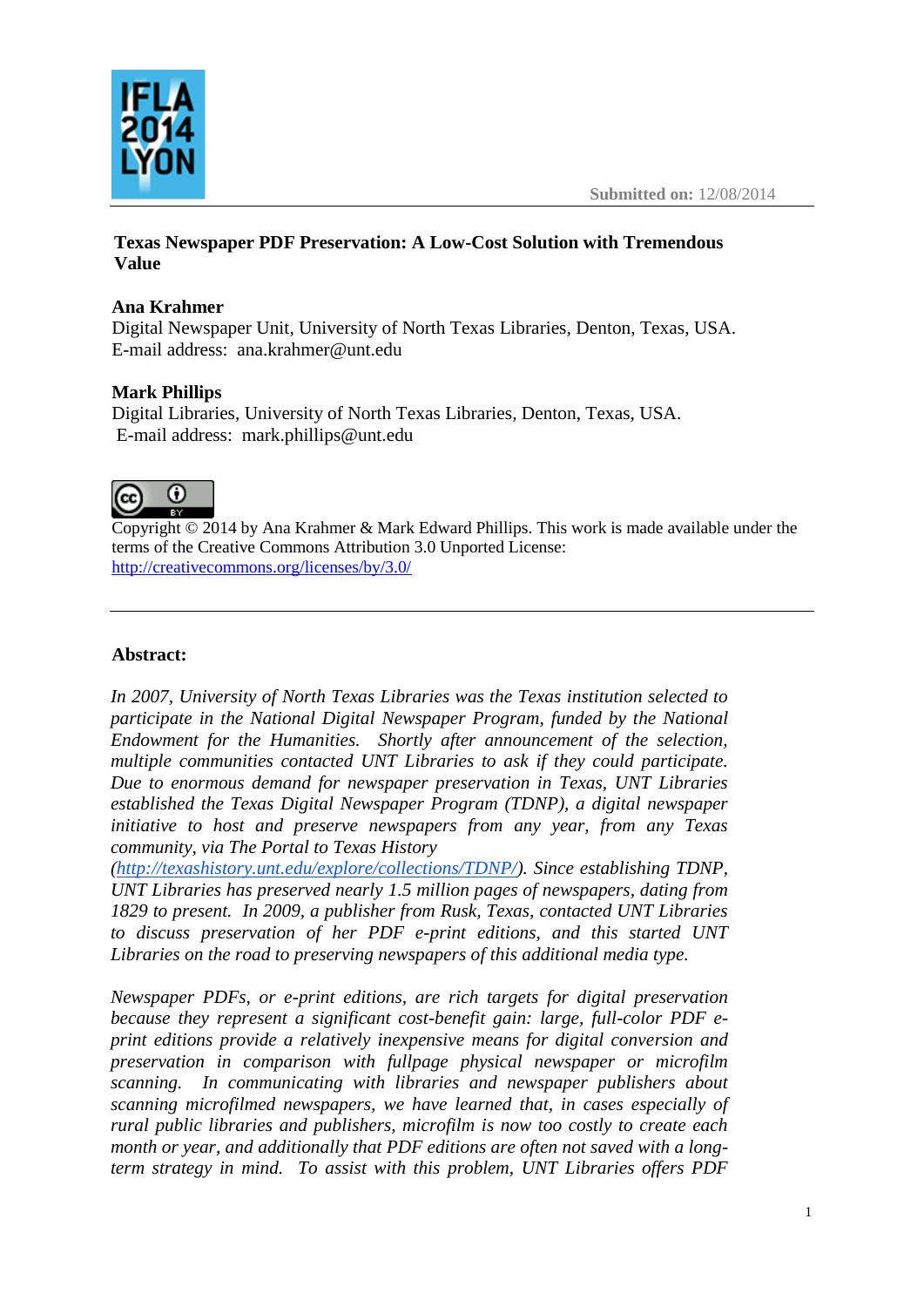*preservation and hosting services to Texas publishers and public libraries. This paper will address the process UNT Libraries employs to collect, convert, and host newspaper PDFs on The Portal to Texas History; this paper will also address how UNT Libraries works with publishers to gain permission and content and to negotiate embargo periods for the preserved PDFs*.

**Keywords:** Preservation, repositories, newspapers, digital libraries

## **1 INTRODUCTION**

Newspaper PDF e-print editions are a standard occurrence in the newspaper industry, created with the intent to be sent to the printer's office for paper distribution (CRL, 2012, p. 30). Another common format is microfilm, whose creation from physical newspaper pages has been a common, industry-wide preservation practice since the 1960s (Heritage Archives, 2010). With coordination between publishers and libraries, newspaper PDFs offer a significantly less expensive, higher utility preservation alternative to microfilm creation. Lisa Fox, in *Preservation Microfilming,* highlights the cost to film a book volume: "... the filming of a volume, one that has many physical features that may complicate filming, might be only \$150. This, admittedly, is higher than the \$100 typical cost for routine filming of general collections" (Fox, 1996, p. 28). Although Fox's numbers are from 1996, this pricing is close to today's pricing, though the cost of newspaper transport to and from the microfilm vendor is also a significant factor.

By contrast, PDF newspapers can be loaded onto an external hard drive or uploaded via a deposit architecture, and can then be processed digitally. Because PDF e-print editions are already digital, no overhead is needed to fund analog-todigital conversion. In addition, PDF e-print editions do not lose color content, whereas microfilming in the most common black-and-white format causes color data loss.

University of North Texas Libraries' Digital Newspaper Team has begun to coordinate with newspaper publishers and the Texas Press Association to preserve current Texas PDF e-print editions. This entails such communication processes as facilitating communication, securing permissions, negotiating embargo periods, and arranging for transport of PDFs to and from publishers. Technologically, this process fits within the overall digital preservation and access infrastructure for the Texas Digital Newspaper Program, which is The Portal to Texas History [\(http://texashistory.unt.edu\).](http://texashistory.unt.edu/) Because PDF processing can fit neatly within the extant preservation framework, very little financial overhead is necessary to process the digital files.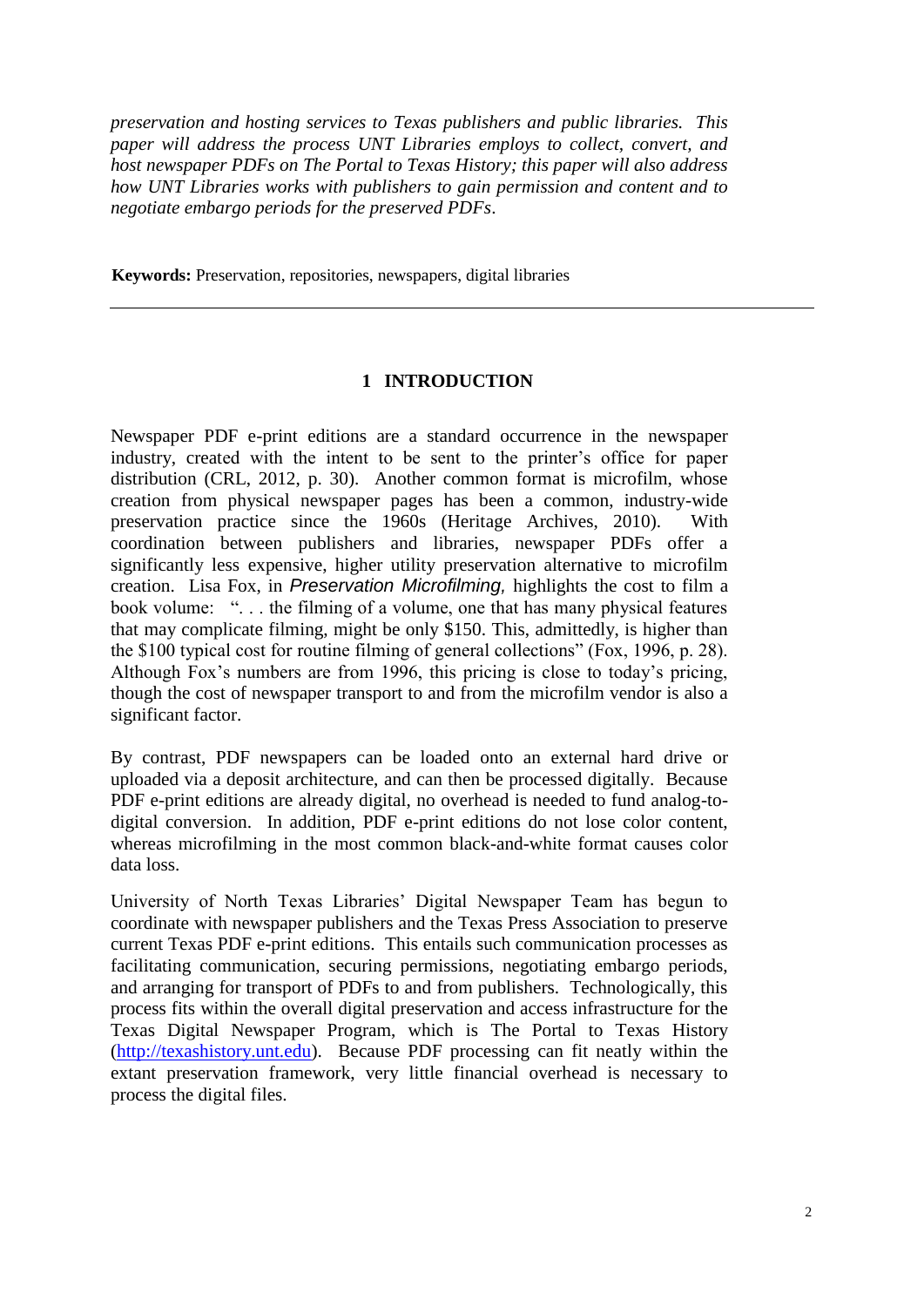#### **2 UNIVERSITY OF NORTH TEXAS LIBRARIES' DIGITAL PRESERVATION FRAMEWORK**

Much of the success of the Texas Digital Newspaper Program is tied directly to the digital preservation infrastructure at University of North Texas Libraries, upon which three access systems are hosted. In 2008 UNT Libraries made the decision to locally develop a digital asset management system that came to be called "Aubrey," which included development of a preservation repository, called Coda. The Coda preservation repository is operated in a single instance that is utilized by all of our digital access systems.

The system is built with the Django Web Framework, Solr for full-text indexing, and uses curation micro-services (Abrams, Kunze, & Loy, 2010) for storage of digital items on a file system. METS files encapsulate digital objects and provide structure for pagination. This system was built to support The Portal to Texas History and was later expanded to include the UNT Digital Library, as well. Then, in 2012, the Gateway to Oklahoma History was launched on this same access platform.

All UNT Libraries' digital object access systems support all types of image-based digital objects, including maps, books, photographs, archival materials, and, of course, newspapers. Of particular importance and especially relevant to newspaper digitization is that UNT Libraries staff took special consideration for allowing in-document searching, page-zooming functionality, and highlighting of terms on a page for improved usability of full-text search activities.

In addition to newspapers and other primary source materials, this system also hosts audio, video, and datasets. Because UNT Libraries locally developed the system, it has grown into a system that supports our primary model for digital objects and has a specific way of functioning. This system provides more functionality for our digital library operations than what most out-of-the-box, proprietary systems could provide. Because of the high customizability of the system, we are able to incrementally improve the access and metadata editing environment as time permits, which also enables us to perform usability testing and user experience design customizations (IOGENE, 2013). There is one primary data store and set of Solr indexes for all access platforms we operate. Currently three access systems sit on top of the preservation infrastructure, and The Portal to Texas History is the system designed to host Texas primary source materials, including all newspapers in the Texas Digital Newspaper Program.

## **3 ABOUT THE TEXAS DIGITAL NEWSPAPER PROGRAM**

The Texas Digital Newspaper Program (TDNP) has an established mission to collect, preserve, and provide access to the newspaper output of the state of Texas. TDNP started in 2005, and then moved forward in 2007 when it became an extension of the National Digital Newspaper Program. At that time, UNT Libraries began working with institutions throughout Texas, including the Dolph Briscoe Center for American History at the University of Texas, the Texas State Library and Archives Commission, the Abilene Library Consortium, and numerous local and regional cultural heritage institutions to move forward digital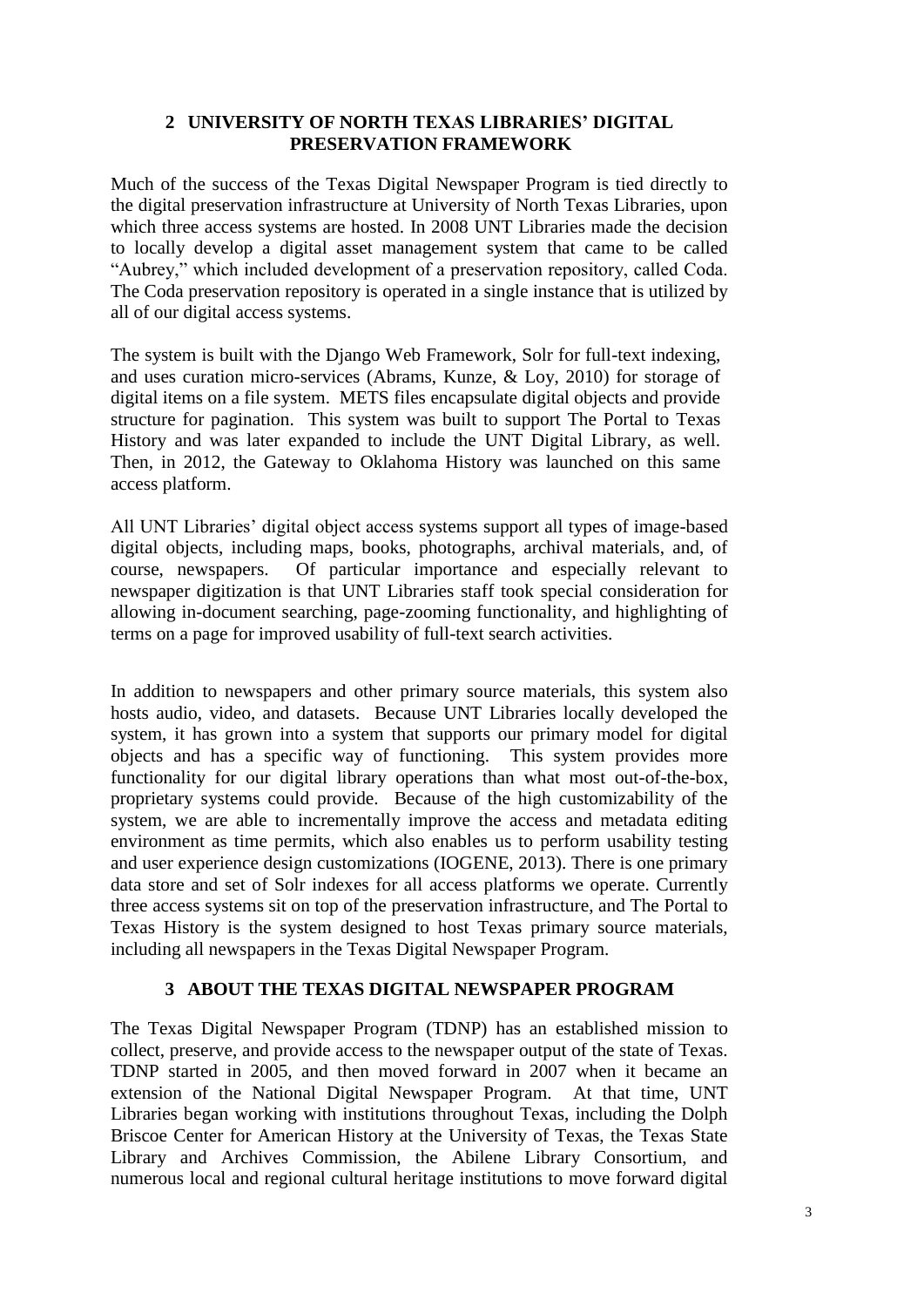preservation and access to the rich newspaper content created and held in the State of Texas.

Through word-of-mouth, TDNP staff have learned from publishers and libraries how they use their most recent, PDF e-print edition newspaper content. Texas publishers and libraries have reported that they no longer microfilm physical pages due to high cost and a lack of availability of microfilm reading machines. Instead, some publishers provide their libraries with DVDs of newspaper PDF content.

In 2010, the Texas Press Association established the Texas Press Archive, a depository system by which publishers could preserve their PDFs, without making them publicly accessible. However, even four years after its initiation, the Texas Press Archive only has 75% participation, according to its originator, Michael Hodges (personal communication, June 16, 2014). Local public libraries in Texas have told TDNP staff that they view this as a problem for long-term preservation of the early  $21^{st}$ -century newspaper content.

The Texas Digital Newspaper Program team regularly hears about this problem when the local public libraries call for advice on working with their publishers to continue to microfilm their newspapers on an annual basis. To respond to this problem, since 2010, the Texas Digital Newspaper Program offers a PDF e-print edition preservation service to publishers. The PDF e-print edition files can be converted, placed into the preservation infrastructure, and made publically accessible. Because these PDF editions are born digital, they are also relatively inexpensive for TDNP staff to preserve, as they require no analog-to-digital conversion. The process of preserving PDF e-print editions begins with acquisition, moves toward building issues into submission information packages (SIPs), and then moving them to ingest and long-term preservation via The Portal to Texas History; this paper explores how this process fits into University of North Texas Libraries' overall preservation infrastructure and strategy.

#### **4 MISSION AND SCOPE OF THE TEXAS DIGITAL NEWSPAPER PROGRAM**

The Portal to Texas History functions as both a preservation infrastructure and a content-access gateway. Hosted on the Portal are over 420,000 visible items and just over 17,000 hidden objects, of which are included all newspapers in the Texas Digital Newspaper Program. All newspapers hosted by TDNP are preserved for the long term via a preservation infrastructure based on curation micro-services model (Abrams, Kunze, & Loy, 2010). In addition to newspapers, the Portal also hosts and preserves other primary source object types from across Texas, including but not limited to: maps, photographs, diaries, yearbooks, letters, city directories, personal papers, patents, and manuscripts. The goal of the Portal is to house and make openly accessible primary source objects from across the State of Texas, to allow free access to Texas historical materials whose physical locations researchers would otherwise have to physically visit to see.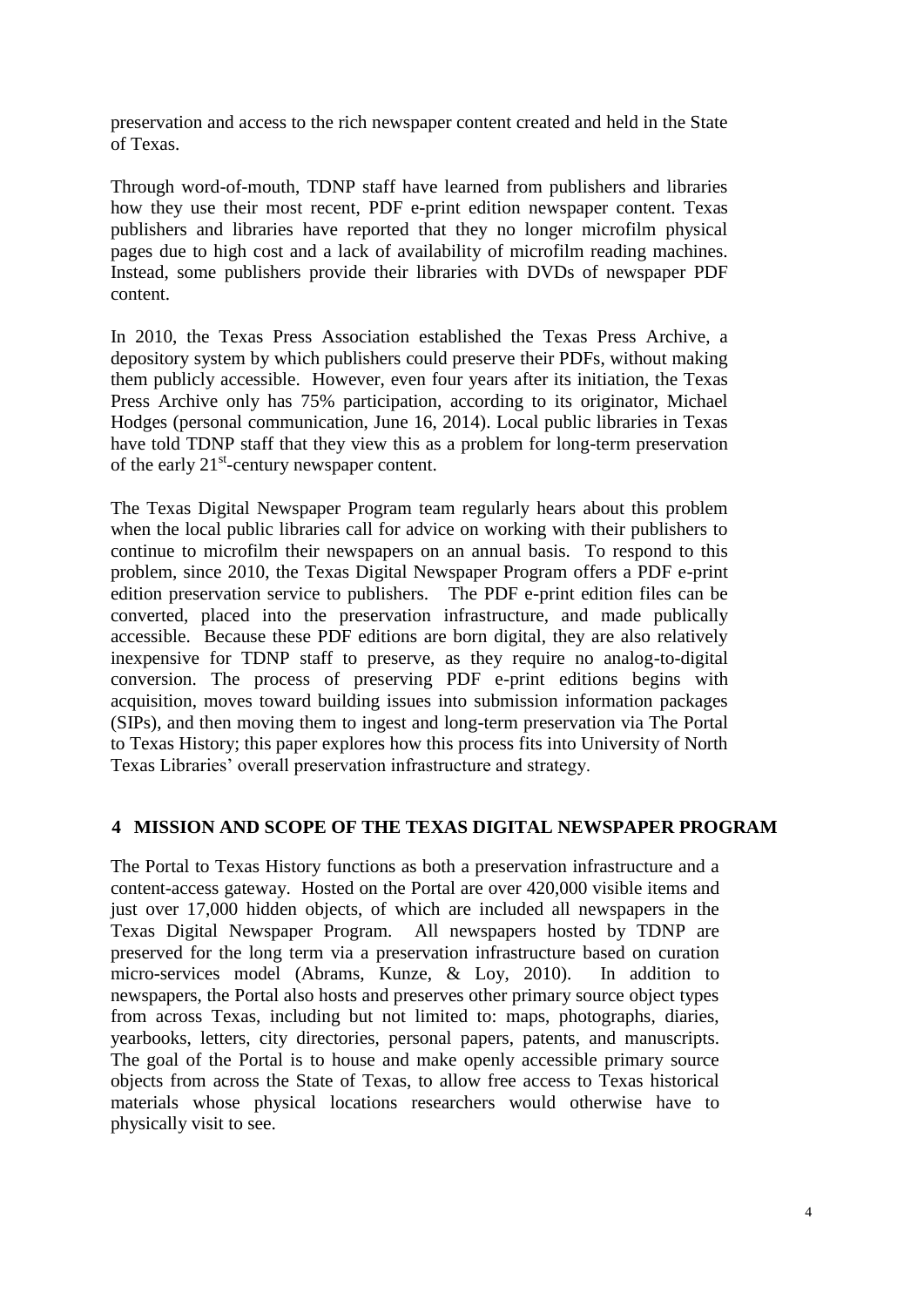The Texas Digital Newspaper Program now serves nearly 2 million pages of Texas newspapers, contained in over 195,000 issues. There are more than 670 titles in the TDNP collection from across the state. At the beginning of 2014, Krahmer and Phillips analyzed the development and geographic distribution of the titles in the TDNP collection as a way of assessing the growth and coverage of the program. TDNP collection data showed that, as of early 2014, many of the TDNP newspapers ranged in date from between the late 1870s to the early 1920s. This wealth of pre-1923 content is easily explained by the fact that, in the United States, 1923 is the year that divides public-domain content from content that is either protected by copyright, or which requires further investigation to understand its rights restrictions. The Texas Digital Newspaper Program staff regularly work with publishers and cultural memory institutions throughout Texas to build access to newspaper content from later than the 1923 date.

The permissions-gathering process entails researching ownership and negotiating with publishers for the rights to preserve and make available content from after 1923. Table 1 displays the distribution of issues by decade held in the TDNP collection.

| <b>Decade</b> | <b>Issues</b> |
|---------------|---------------|
| 1830-1839     | 302           |
| 1840-1849     | 1,439         |
| 1850-1859     | 3,800         |
| 1860-1869     | 4,185         |
| 1870-1879     | 5,215         |
| 1880-1889     | 12,168        |
| 1890-1899     | 13,040        |
| 1900-1909     | 17,695        |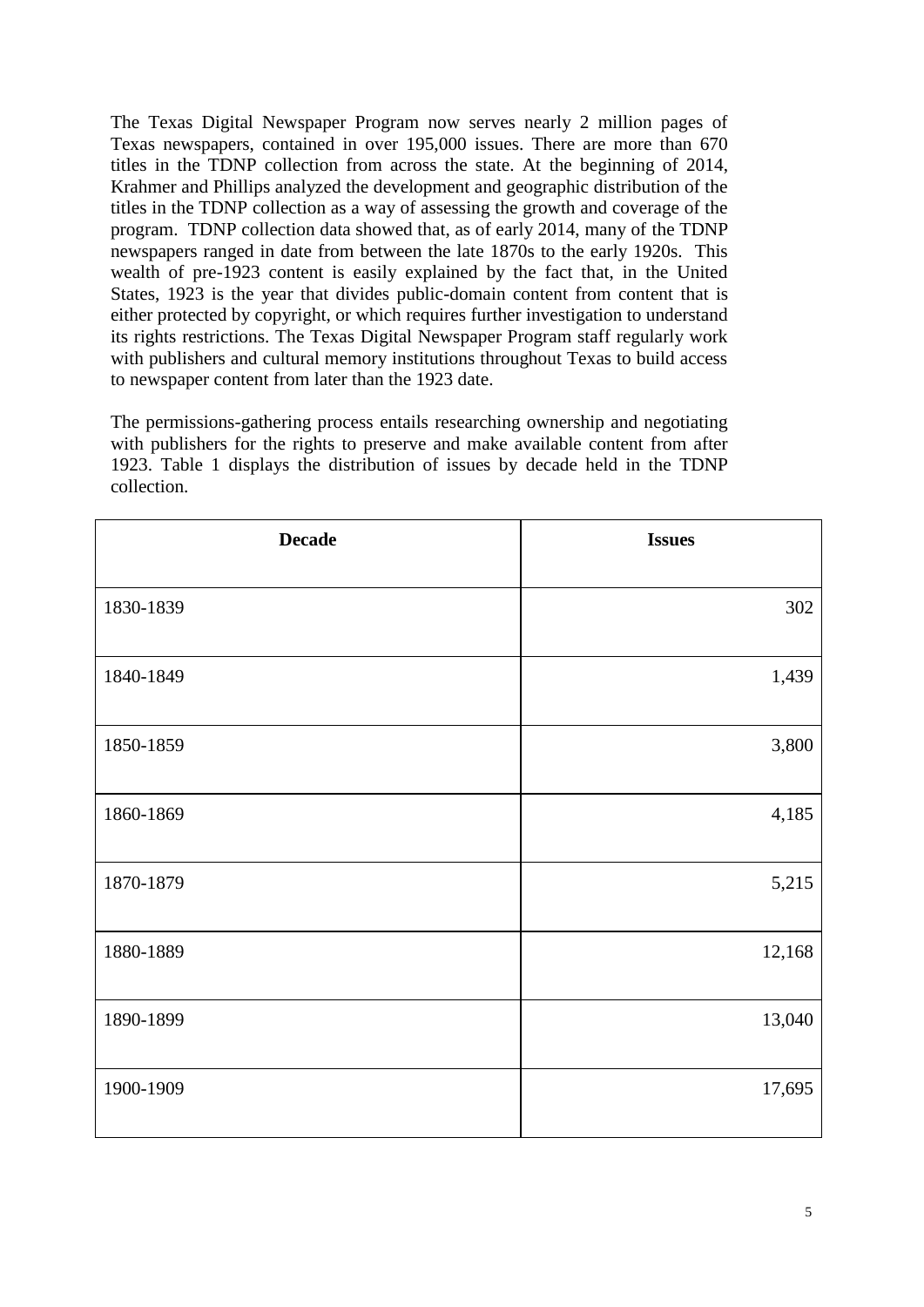| 1910-1919 | 26,083 |
|-----------|--------|
| 1920-1929 | 18,069 |
| 1930-1939 | 17,592 |
| 1940-1949 | 18,144 |
| 1950-1959 | 13,673 |
| 1960-1969 | 8,842  |
| 1970-1979 | 6,602  |
| 1980-1989 | 5,063  |
| 1990-1999 | 4,448  |
| 2000-2009 | 6,790  |
| 2010-2019 | 3,184  |

*Table 1:* Issues per decade in the TDNP collection.

Clearly, there are fewer issues after 1960, and this is explicable for a number of reasons. First, several institutions have had restrictions placed on their digitization projects by their respective granting agencies, who are currently focusing on pre-1960 issues of titles. Second, as we move into more recent years, publishers place a higher value on these publications because they perceive a potential market for their digitized titles. Finally, the most recent decades from 2000-2014 represent a shift in practice in how newspaper titles are created on the publishers' end, how the papers are printed, and, most significantly, in the digital curation approaches that we can take to prepare these newspapers for ingest and preservation.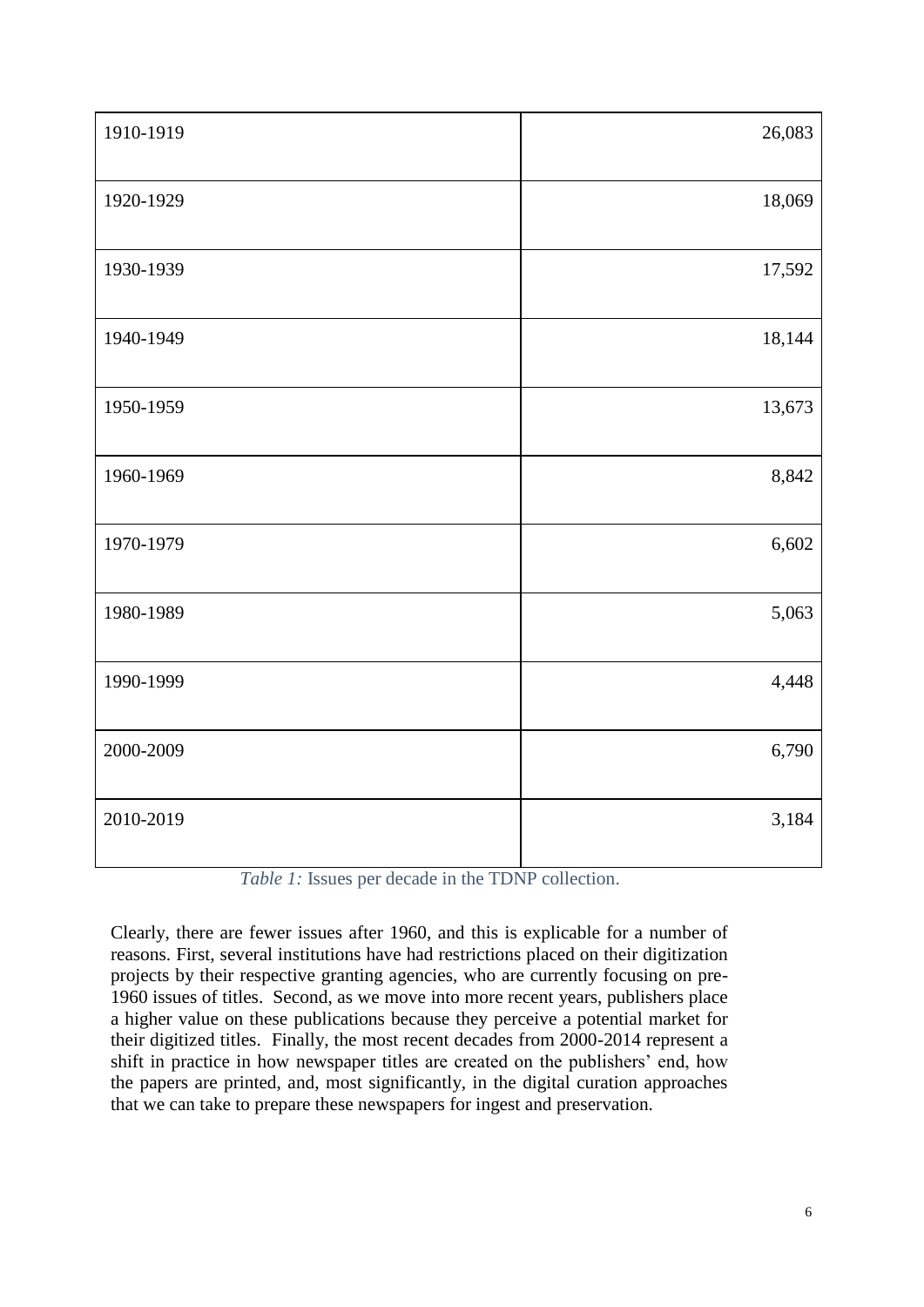## **5 STAGES FOR PREPARING NEWSPAPERS FOR PRESERVATION**

The Texas Digital Newspaper Program has an established set of workflows designed for three distinct input formats: physical paper, microfilm, and borndigital content. Aside from the initial acquisition step in the workflow, the stages associated with the organization, preservation and access of newspaper content are the same, independent of format. (See Figure 1). Rights negotiations span the entire workflow, as the rights permissions can be revised and adjusted throughout the lifecycle with TDNP's goal being to provide the highest level of access for users. After Figure 1, we explore each stage in detail.



*Figure 1*: The overall workflow model for the TDNP program with the three separate input formats: paper, microfilm, and born digital, showing the activities of preparing acquired content, preservation, and access being the same, independent of the input content.

# **STAGE 1: ACQUIRE**

As mentioned, the Texas Digital Newspaper Program has three primary ways of acquiring content: microfilm, paper, and born-digital. Because UNT Libraries is a National Digital Newspaper Program institution, microfilm processing for non-NDNP content is fairly standardized. Typically, we purchase  $2<sup>nd</sup>$ -generation, duplicate negative film from one of the many holding institutions of Texas microfilm. These include both private companies, public institutions, and state agencies. As with NDNP, TDNP prefers a second-generation negative for digitization, but in some situations other microfilm formats are acceptable though not optimal. Because of their participation in NDNP, UNT Libraries can digitize microfilm in-house to standards established by the Library of Congress for NDNP (NDNP, 2013). Additionally, UNT Libraries can add content to TDNP even when external vendors have performed the digitization work, so long as vendor work meets the National Digital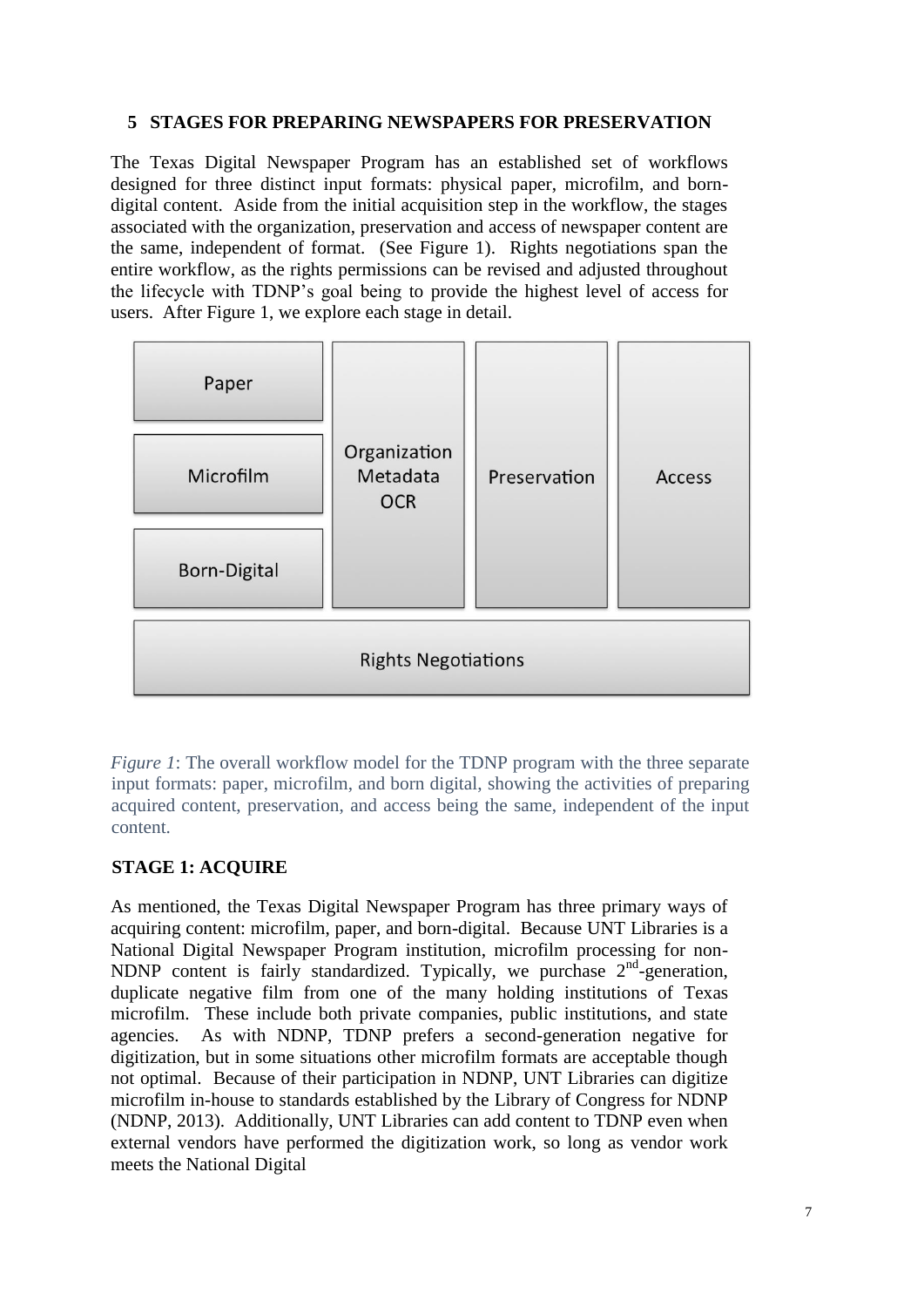Newspaper Program imaging standards.

Paper newspaper pages often come from publishers, cultural memory institutions, or private citizens who have collected and maintained these paper issues over time. Physical newspapers are scanned according to national standards established by Library of Congress. Thus, UNT Libraries scans all physical newspaper pages at 400 dpi, in 24-bit color, using an A0-sized, planetary scanner. While the process of physical newspaper digitization is time- and storage-intensive, the resulting files allow for high-quality Optical Character Recognition (OCR), and they retain the highest level of detail from the original, including color content that would be otherwise lost had the newspapers been digitized from microfilm.

Finally, TDNP works directly with publishers to acquire born-digital PDF e-print edition files because publishers are not necessarily in the process of depositing them with other local libraries or other cultural memory institutions as historically has been done with analog formats, as revealed through our informal discussions with publishers from across Texas.

## **STAGE 2: ORGANIZE**

Once acquired and prepared in a digital format, newspaper issues undergo a series of steps for ingest into The Portal to Texas History, which, as mentioned, is both an access and preservation system.

First, newspaper pages are sorted into issues. This step is currently done as an exercise in moving files into folders for organization within a traditional sharednetwork storage system. A folder for each issue of a title is then created, using the issue date and edition as the folder name. For example the pages from the issue of a newspaper from July 4th, 2013, go into a folder named 2013070401, thus following the format of yyvymmddee (y=year, m=month, d=day, e=edition). Most newspapers processed are the only edition published, and therefore are designated as edition 01 in the folder name. For either paper- or microfilm-based issues, the issue folder contains the image files and subsequent OCR, text and other bounding-box files. Born-digital issues are comprised of two sub-folders: 01\_jpg, which holds the image files extracted from the PDF master files, OCR, text and other bounding-box files, and a folder named 02\_pdf contains the master PDF files acquired from the publisher. Each issue also contains a metadata file which includes information related to the specific issue, such as volume, issue number, and unique information such as missing pages or incorrect information printed on the masthead. (See Figure 2.)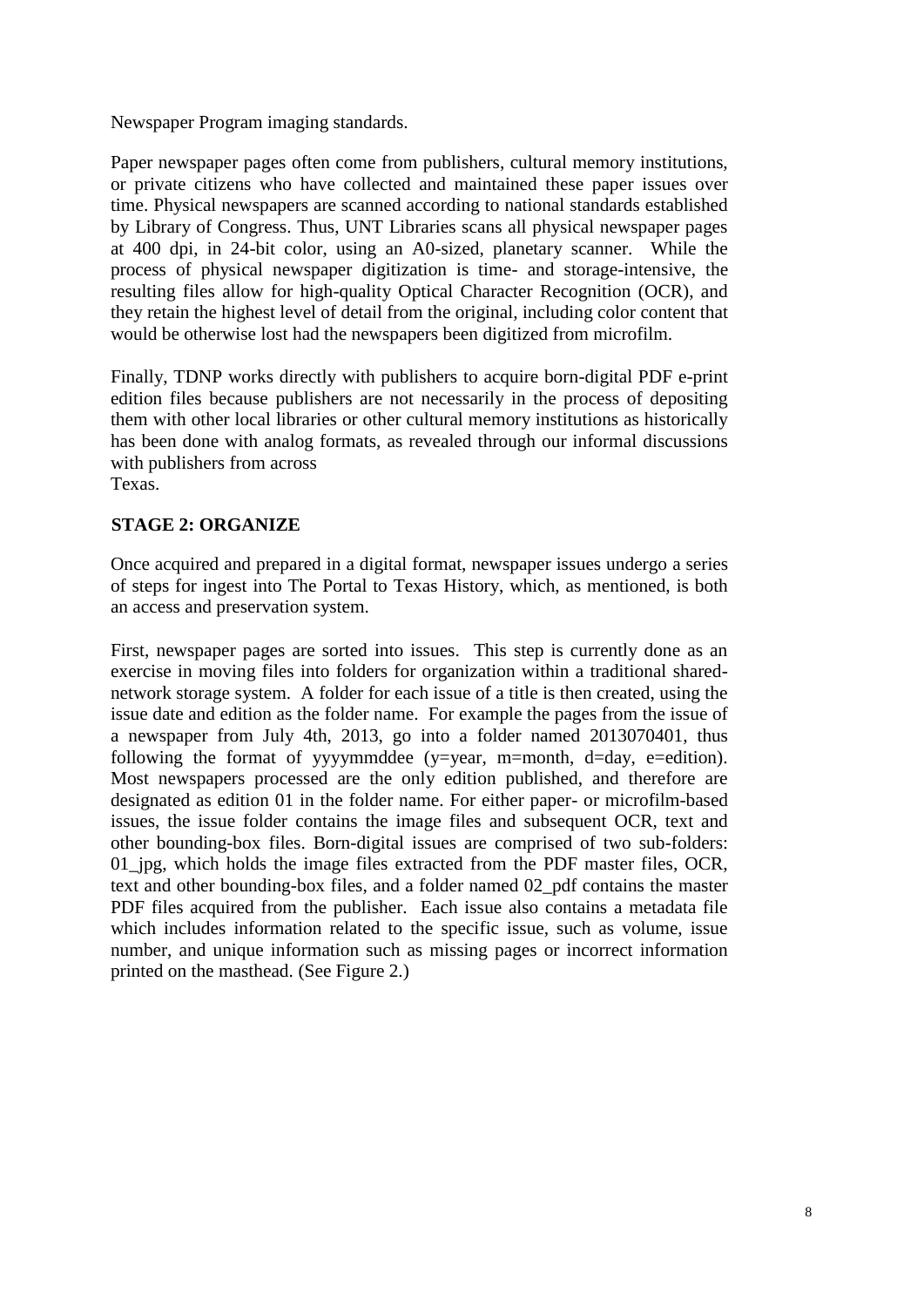

*Figure 2*: Pre-ingest issue structure for TDNP newspapers.

Once organized into the issue-level folder structure, each issue has Optical Character Recognition (OCR) applied to it to extract the text from the images. Even though PDF e-print edition files typically have text associated with them, we regularly perform OCR on the rasterized image to maintain a consistent workflow. Then, we save the output of the OCR engine into the issue folder. This output includes the raw OCR, a text representation of this output, and the bounding boxes denoting positions of words on the page. This enables full-text searchability with marked coordinates that allow highlighting of searched text.

Overall, it is during the first two stages that PDF e-print edition processing differs from analog conversion, from film or physical page to digital.

## **STAGE 3: PRESERVE**

After initial preparation that normalizes the three different newspaper formats, all newspaper content is processed and loaded in the same way, into the UNT Libraries' digital repository. Accompanying each issue is a METS file containing structural information about the newspaper issue, including the correct ordering of pages within the issue. Preservation metadata is extracted from each file in the deposited package. This includes standard file information from the METS fileSec section and PREMIS Object records for each file in the issue package. A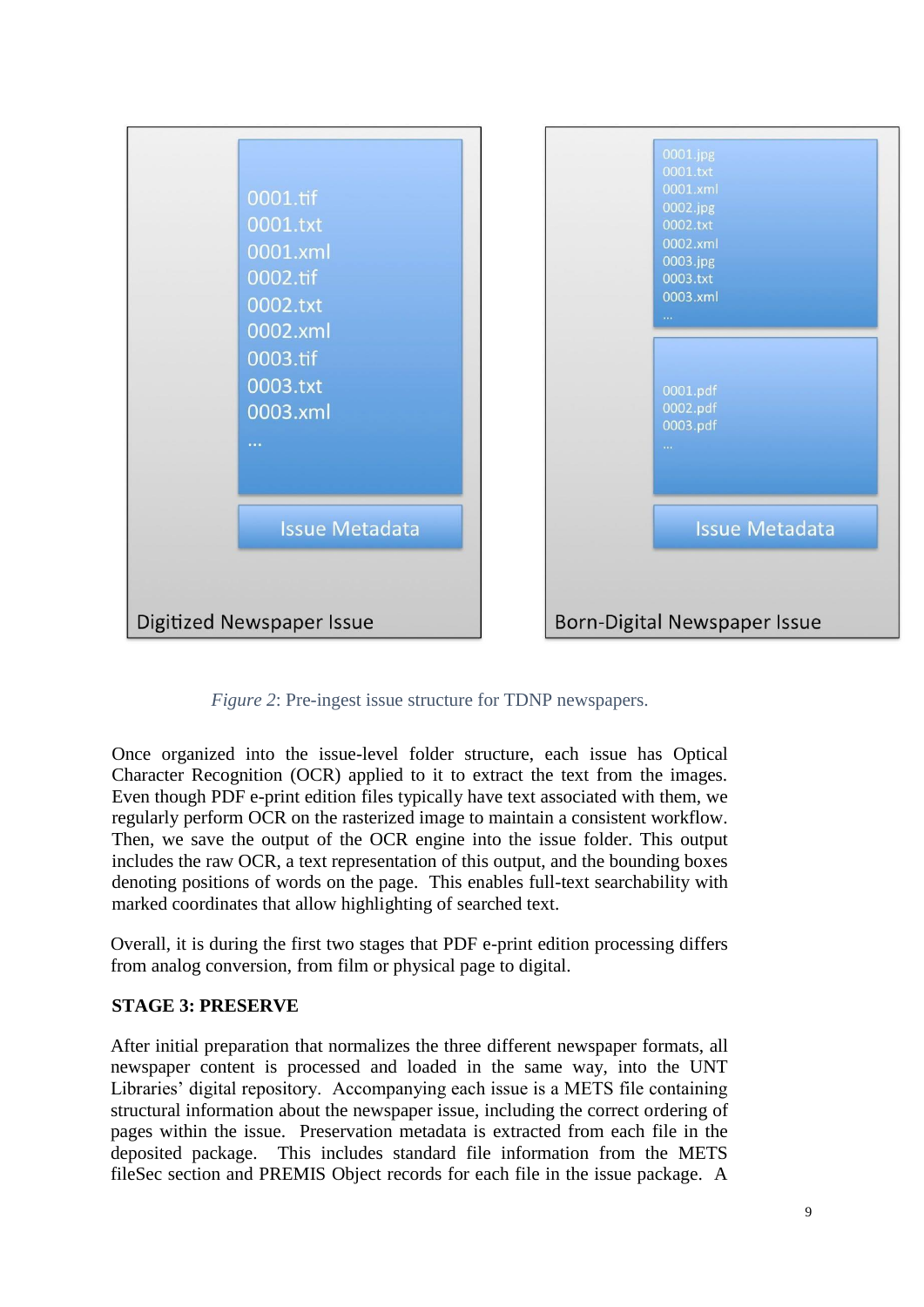JHOVE stream is generated and associated with each file in the issue package. A BagIt bag packages all submitted files and newly-created metadata files, and this provides a standardized way for transferring, verifying, and storing digital objects in the purpose-built repository infrastructure operated by UNT Libraries. Once registered in Coda, UNT Libraries' repository infrastructure, the digital newspapers are replicated to a remote storage facility using a local ResourceSync implementation (Open Archives Initiative, 2014) built into the repository infrastructure. All operations involved in the preservation process are performed as batch operations, with a typical batch of newspaper issues ranging from 100 to 1500 issues in size.

## **STAGE 4: BUILDING ACCESS**

The Texas Digital Newspaper Program utilizes The Portal to Texas History as its access component. Derivative files are created from the high-resolution master TIFF or JPEG images, and this includes both JPEG2000 files and a Zoomifybased tile directory (Krahmer & Phillips, 2013, p. 10). The system tiles these derivatives in an OpenLayersbased viewer to provide full screen viewing of newspaper issues at multiple resolutions. For born-digital newspaper issues, the PDF e-print edition files are not included in the dissemination package added to the Portal because publishers generally do not want to provide download capability to complete, full-sized copies of their PDF e-print editions via the Portal.

More detailed information about each of these stages is available in "Laying the Groundwork for Newspaper Preservation through Collaboration and Communication: The Texas Digital Newspaper Program," by Krahmer and Phillips (2013), written for the World Library and Information Congress Satellite Meeting: *Newspapers to the People*.

#### **6 WORKING WITH PUBLISHERS AND THEIR CONTENT**

Prior to initiating a newspaper project, TDNP staff secures permissions from both the publisher and the cultural memory institution collaborating with UNT Libraries to digitize their community's newspaper. The Portal to Texas History has both a partnership agreement and an electronic permissions document and uses both for new projects with publishers and partner organizations. The Portal is a completely free and open access system and requires that items preserved and made available via the system are available freely to the public. Publishers of born-digital items have the opportunity to embargo their more recent content for a period of time, and this embargo functions as a moving access wall.

An example of this moving access wall is the *Rusk Cherokeen,* whose publisher embargoes the most recent three years of publications in order to drive traffic to the newspaper website but which makes issues older than three years freely available via The Portal to Texas History. At this point, these embargo periods are handled manually by Portal staff, but we are in the process of investigating the use of a more automated solution, which would allow the system to automatically open access to these resources once their embargo period has passed. This automated system is already in place for other collections in the UNT Digital Library, such as the UNT Scholarly Works Repository. Automating the moving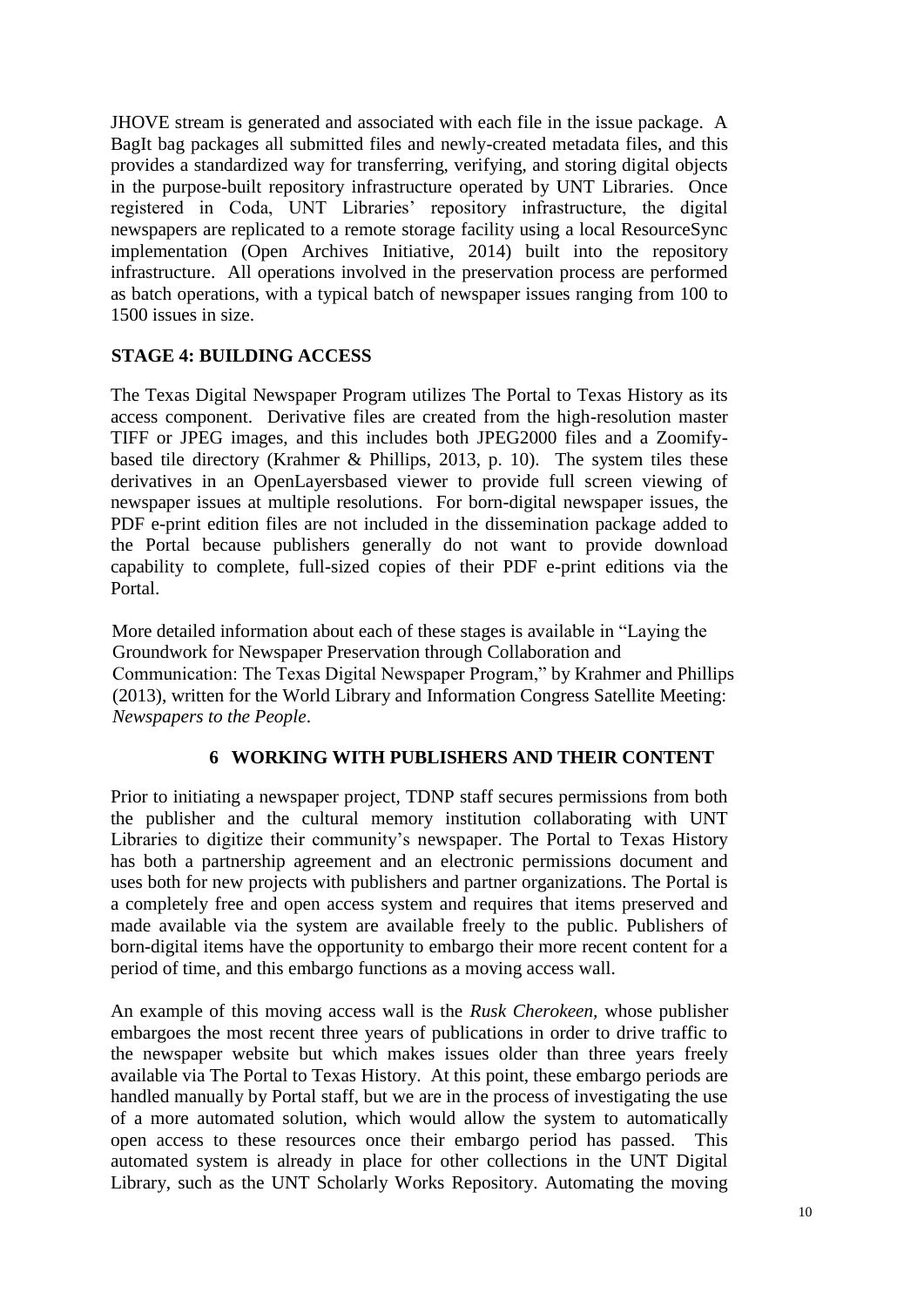wall process further would make it possible to work with a greater number of publishers of born-digital items which will have a variety of embargo periods associated with their newspaper titles.

## **7 BORN-DIGITAL PROCESSING STEPS**

In 2012, the National Digital Stewardship Alliance prepared a case study report about preserving newspaper PDF, e-print editions. According to the NDSA, as newspaper microfilming practices have started to decline over the past decade, cultural memory institutions have reported preservation and access risks to the most recent newspapers published in the United States (NDSA, 2012). It is no accident that UNT Libraries associate dean, Cathy Hartman, and TDNP staff helped in preparing the NDSA case study, as TDNP staff have spoken with multiple publishers who report that they no longer microfilm their papers due to the high cost of filming and transporting, though they also do not ensure longterm integrity of the PDF e-print edition files.

As with all the other stages in TDNP newspaper processing, the steps for preserving PDF e-print editions begin with acquisition, move toward building issues into submission information packages (SIPs), and then to ingest and longterm preservation. Following is the in-depth process of preserving PDF-specific content, though the process for all content has already been discussed. Table 2 provides a more detailed outline of the processing steps the TDNP staff take to prepare PDF e-print editions for submission into the repository, and this more detailed view represents a slice of the actions that occur in the overall workflow model and stages described above.

| <b>Step</b>    | <b>Action</b>                                                                                                                                           | <b>Purpose</b>                                                                                                                                                      |
|----------------|---------------------------------------------------------------------------------------------------------------------------------------------------------|---------------------------------------------------------------------------------------------------------------------------------------------------------------------|
| 1              | Libraries.                                                                                                                                              | Transfer PDFs from publisher to UNT PDFs are moved on an external hard drive.<br>Typically, UNT provides the drive to the<br>publisher for transfer of PDF content. |
| $\overline{2}$ | Load PDFs on the digital newspaper<br>fileshare server.                                                                                                 | This allows Digital Newspaper Team staff and<br>students to access the PDF files.                                                                                   |
| 3              | after the issue date plus edition.                                                                                                                      | Move PDF issues into their own Example: 2014050101; provides for easy<br>directories, with each directory named location and organization of newspaper issues.      |
| $\overline{4}$ | Within each issue directory, create two Allows for sorting of file types.<br>directories: One for JPEG derivative<br>images, and one for PDF originals. |                                                                                                                                                                     |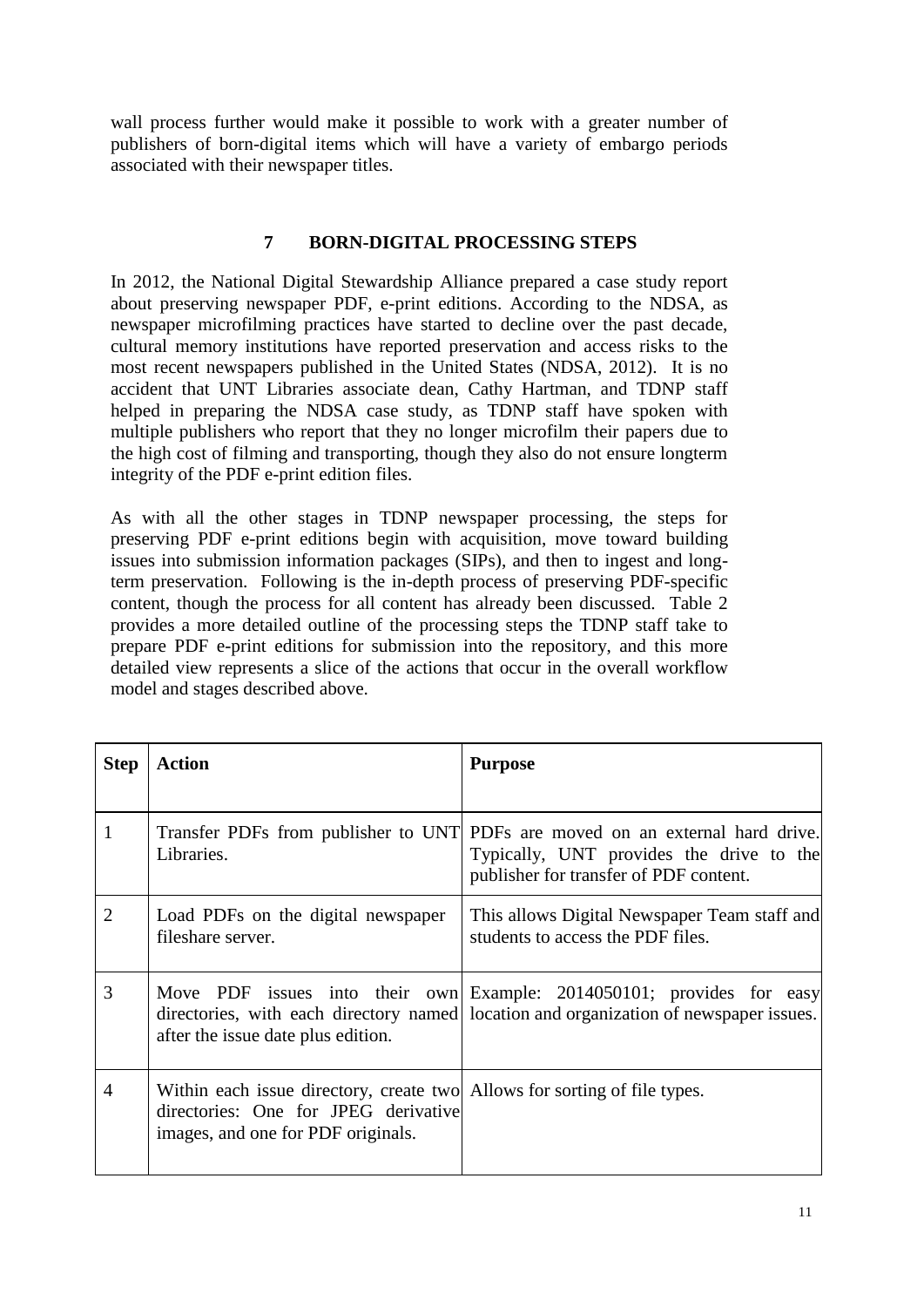| 5A             | If issues are divided into individual This step may or may not be necessary.<br>pages, combine files into one PDF using<br>Adobe Acrobat Pro.                         |                                                                                                                                                                                                                                                     |  |
|----------------|-----------------------------------------------------------------------------------------------------------------------------------------------------------------------|-----------------------------------------------------------------------------------------------------------------------------------------------------------------------------------------------------------------------------------------------------|--|
| 5B             | Within Acrobat Pro, configure saving<br>options to 400 dpi JPEG images.                                                                                               | Although we save to JPEG format for<br>derivative access images, the PDF print<br>masters are the preservation media types.                                                                                                                         |  |
| 6              | compression, with 400 dpi, at fullcolor,<br>24-bit depth.                                                                                                             | Save files as JPEG images, with no JPEG files save into their respective issue<br>directory->JPEG directory.                                                                                                                                        |  |
| $\overline{7}$ | Perform quality control on saved<br>images. Verify: Page order; pages are<br>not missing, correct rotation on saved<br>files, and correct color information<br>level. | Quality control ensures that PDF content has<br>successfully converted to JPG images.                                                                                                                                                               |  |
| 8              | file for metadata, containing volume,<br>issue, and (when necessary) explanatory<br>aberration information.                                                           | At the issue directory level, create a text The combination of volume and issue number<br>within the text file ties to the issue directory,<br>thus attaching a date to each volume/issue of<br>the newspaper page files.                           |  |
| 9              | Perform a final quality control on issue-<br>level metadata.                                                                                                          | This step utilizes a local Python script,<br>issueCheck.py, to verify that metadata fields<br>are accurate and consistent. For example, if<br>an issue is missing a page, the note in the<br>metadata file note should read,<br>"Missing one page." |  |

*Table 2*: Pre-ingest PDF preservation steps.

Utilitarian and pragmatic, this procedure is tremendously inexpensive because it relies on software already available at UNT Libraries, and it is an easy process to train new employees to do. While each step is important, the most time-consuming steps are where files are converted because these require a great deal of system resources. The most labor-intensive step is the image quality control step because a person must examine each page to verify that files have converted properly. Once files have been converted and described with metadata, they move into the optical character recognition (OCR) stage.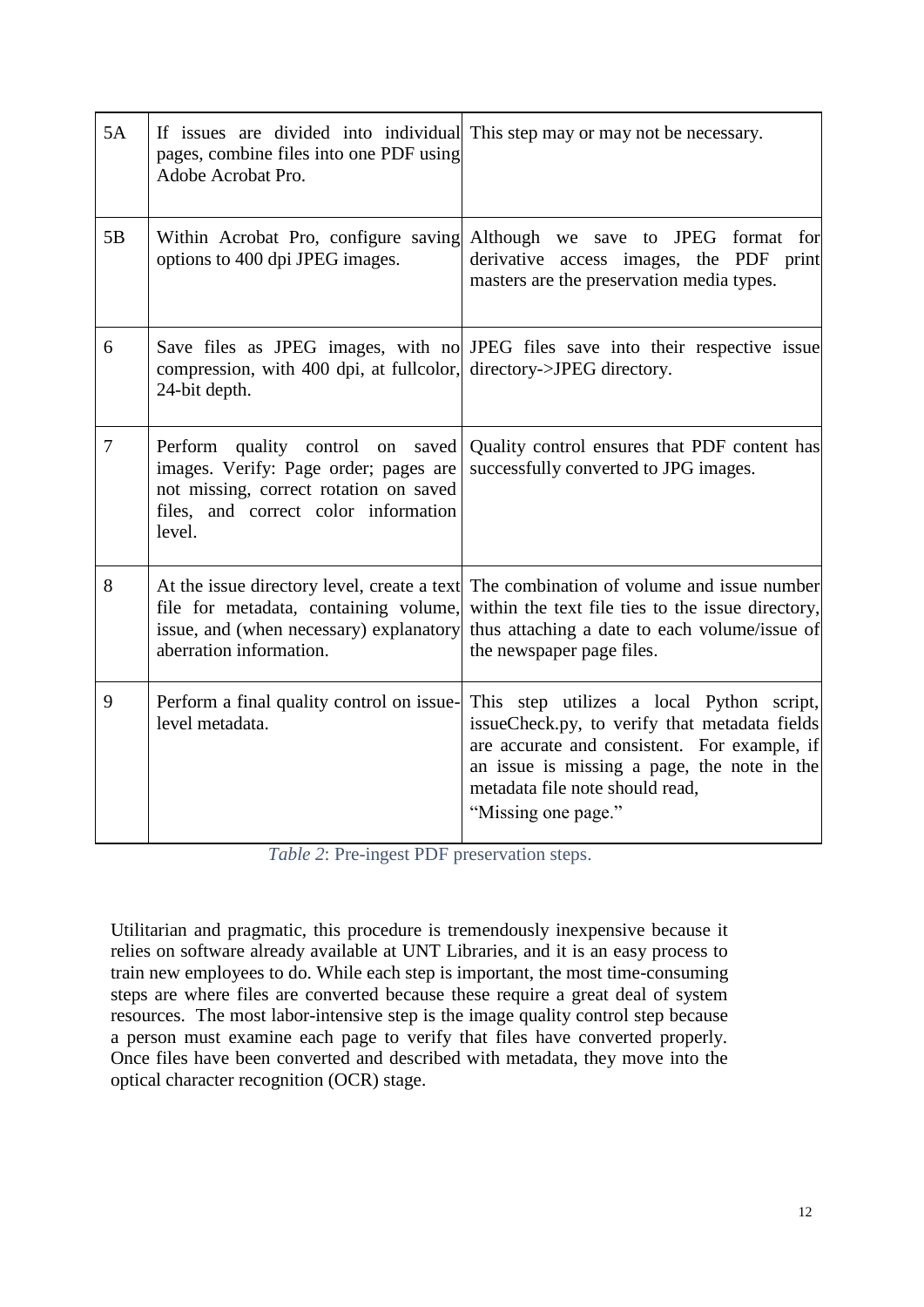As already described, the OCR stage for newspaper PDF editions is no different from the stage for newspapers scanned from microfilm or from physical pages. As with all pages hosted in the Texas Digital Newspaper Program, once pages are OCRed, an xml and text version of the page is created, bounding boxes are made, and images are mapped to respective OCR files for full-text search. The PDF is the primary preservation file, which then is archived in the Portal. The JPEG file created of each page is a derivative that supports viewing.

#### **8 PDF PRESERVATION: CURRENT PROJECTS, FUTURE DIRECTIONS**

The Texas Digital Newspaper Program hosts multiple PDF projects. TDNP started preserving PDFs with one title, which represented a total of 5 years of PDF content. The Texas Digital Newspaper Program staff were first contacted by a publisher, Terrie Gonzales, from Rusk, Texas, in 2010, to preserve her PDF newspapers. *The Rusk Cherokeean Herald* currently embargoes its most recent three years, per contract with the publisher, who sells access to an archive those three years. Each year, the TDNP staff receive the prior most recent year, process and ingest it into the system, and then release the earliest embargoed year for public view. This embargo period is now an option that

TDNP can offer to all Texas publishers for the PDF content, modelled on the *Rusk Cherokeean* newspaper project.

Since this initial PDF project, libraries that work with TDNP to digitize earlier issues of their local newspaper runs also inquire about adding the most recent PDF content to the earlier content. Often, these libraries are motivated to preserve PDFs because their newspaper offices no longer provide a microfilm copy of the papers on an annual basis. Sometimes, libraries will report that their publishers have provided CD or DVD PDF files to them, but often, libraries do not receive any sort of newspapers for the more recent years, simply because filming can be a heavy monetary burden for either newspapers or libraries to handle. As a result, libraries closely coordinate with their publishers to accomplish the goal of preserving PDF content, and both libraries and publishers are often motivated to add the PDFs to previously-digitized issues because PDF conversion and preservation is relatively inexpensive compared to microfilming or scanning the physical pages.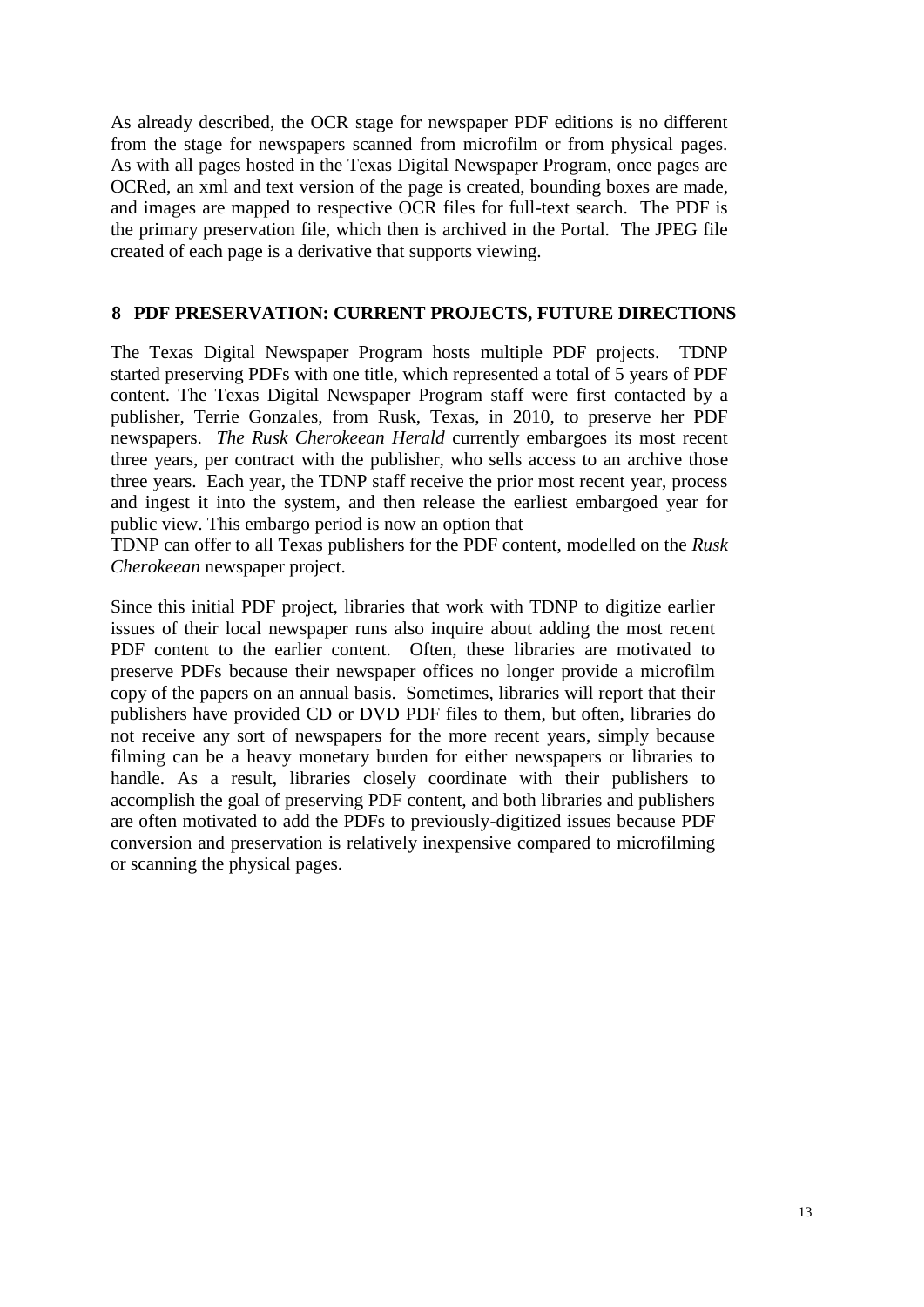| <b>Title</b>               | <b>PDF Start Dates</b> | <b>Newspaper Type</b> |
|----------------------------|------------------------|-----------------------|
| Rusk Cherokeean Herald     | 2002                   | Weekly                |
| <b>Sweetwater Reporter</b> | 2010                   | Daily                 |
| <b>Bastrop Advertiser</b>  | 2007                   | Semi-Weekly           |
| Canadian Record            | 2004                   | Weekly                |
| <b>Texas Jewish Post</b>   | 2005                   | Weekly                |
| Nocona News                | 2007                   | Weekly                |
| <b>Naples Monitor</b>      | 2012                   | Weekly                |
| The Dallas Voice           | 2004                   | Weekly                |
| The Greensheet             | 2005                   | Weekly/Promotional    |
| The NT Daily               | 2003                   | Daily/School          |
| The University News        | 1998                   | Weekly/School         |
| Texas Wesleyan Rambler     | 2008                   | Weekly/School         |
| The J-TAC                  | 2010                   | Weekly/School         |

*Table 3*: Current PDF titles accessible on The Portal to Texas History.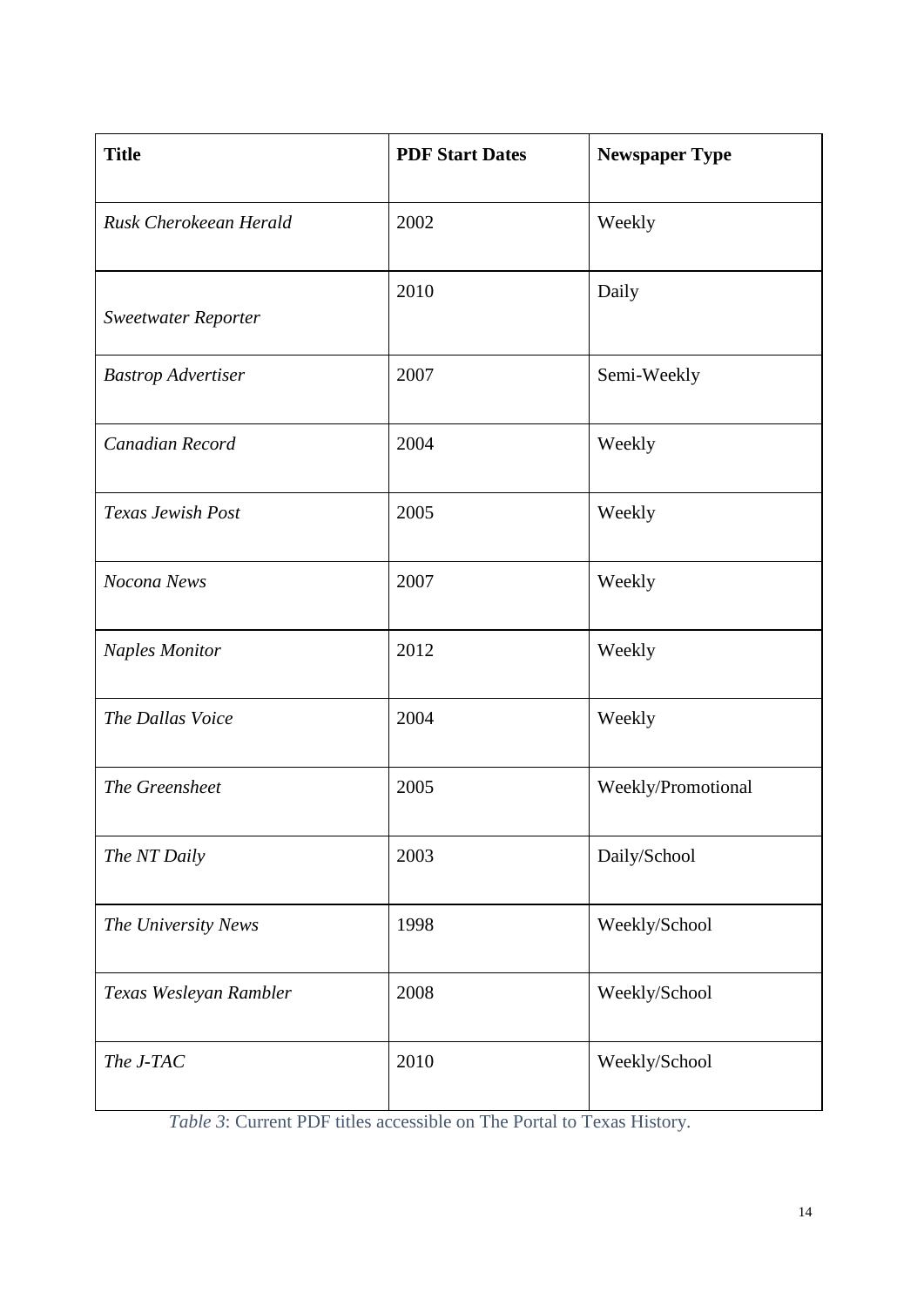Most newspaper projects begin from analog digitization and move to PDF print master preservation, with the processes taking place one after the other. However, on occasion, publishers will begin with PDF conversion as their library simultaneously works to apply for grant funding to digitize and preserve analog content. In the case of student newspapers, school libraries often start by creating access to their PDF content, and use the newspapers that are accessible to generate financial support to digitize the remainder of analog content. Since first working with the PDF editions of the *Rusk Cherokeean,* TDNP has preserved and made accessible twelve more PDF newspaper projects. (See Table 3.) PDF preservation provides a low-cost alternative to microfilming from physical newspapers and scanning from film, which requires shipping newspapers to the microfilm vendor, having master film and duplicate film created, and then scanning from microfilm to reacquire into a digital format. Also, because the PDFs are full-color (see Figure 3), the object can be preserved as it was originally intended to appear. In contrast, microfilm loses the rich color detail that modern newspapers are printed with, thus losing significant information about the original primary source.



*Figure 3: The Canadian Reporter* is one example of a PDF edition preserved on the Portal*.* 

#### **New Model for Born-Digital Newspapers in TDNP**

A major challenge in the acquisition of digital newspaper content in the United States has been establishing the deposit of digital content as a systematic process that is efficient for publishers to use. Newspaper publishers have a wide variety of activities for which they are already responsible, and having another place to send their master PDF files increases an already busy workflow on the part of publishers. In order to work around this challenge, UNT Libraries began a partnership with the Texas Press Association and Newz Group in 2014 to streamline the depository process. Newz Group [\(http://newzgroup.com\)](http://newzgroup.com/) provides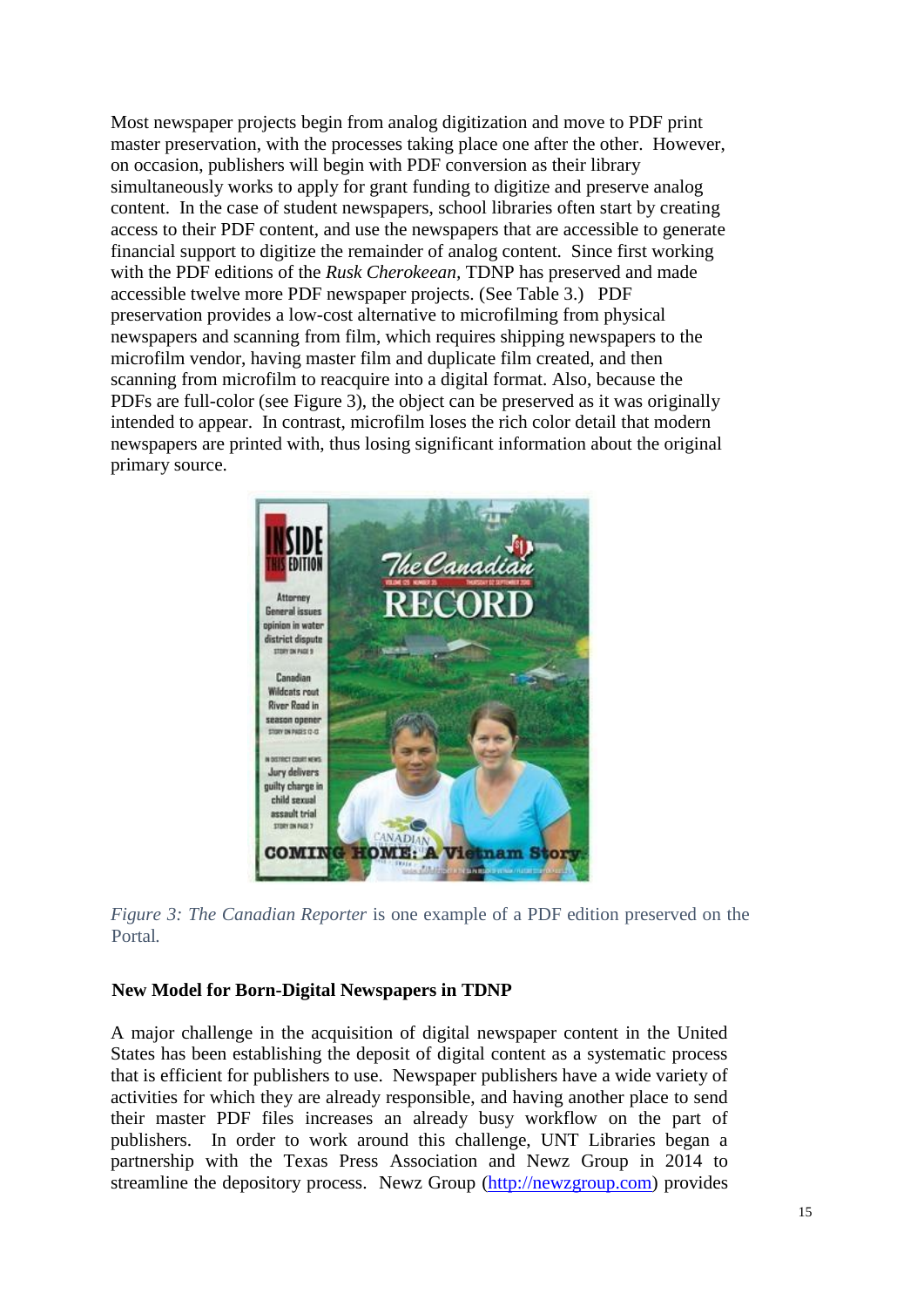a suite of media services to newspaper publishers throughout the U.S., including print monitoring, internet monitoring, and bids and leads. They provide press associations with services such as public and legal notices, archiving and electronic tear sheet services. The Texas Press Association partners with Newz Group to provide services for its members to build and maintain the Texas Press Archive, which boasts nearly 75% participation from newspapers in Texas in 2014.

Through this deposit process, newspaper publishers upload their PDF e-print editions to Newz Group as part of the Texas Press Association's arrangement for preservation services. In 2014, UNT Libraries, a Texas Press Association member, began working with the two organizations to investigate the possibility of obtaining these digital newspaper files to archive and preserve them within the Texas Digital Newspaper Program. Newz Group delivered the first set of digital newspapers to UNT Libraries in the Summer of 2014. This initial set amounted to more than 1.4 million pages of born-digital newspapers, representing over 500 titles in Texas. Now, TDNP staff has begun the process of contacting Texas publishers to secure permission to create access to these titles via The Portal to Texas History. In June 2014, TDNP's coordinator, Ana Krahmer, spoke at the Texas Press Association summer meeting, explaining how publishers could negotiate the embargo period (Texas Press Association, 2014). Multiple publishers expressed interest in creating access to their PDF issues, with only a short embargo period, and as a result, the embargo option has played an important part in the negotiation of rights with these publishers.

New workflows are also expected as part of this partnership. The high volume of digital content necessitates new approaches to the creation of archival packages and associated issue-level metadata. While there are a number of important issues to work out over the upcoming years with this project, publishers will benefit from PDF preservation, and TDNP staff foresees interest on behalf of publishers in digitizing analog content after they have worked out how TDNP will deal with their PDF content.

#### **9 CONCLUSION**

UNT Libraries has become heavily involved in preservation of PDF newspaper eprint editions for the simple fact that our partnering institutions have reported a crisis facing newspaper publishing at present: publishers have a lot of work and many financial burdens to deal with right now, and UNT Libraries has the capacity and infrastructure to ethically guarantee and engage in long-term preservation, for both analog and digital newspaper content. Because PDF preservation is relatively inexpensive, UNT Libraries can also save publishers some money and time, and thus assist in preserving community identity across Texas. The end goal of newspaper preservation via The Portal to Texas History is to benefit communities through strong preservation infrastructure and thorough long-term preservation planning. The Texas Digital Newspaper Program is committed to serving communities for the benefit of communities, no matter their size or geographic location, and no matter the size, date, or format of their newspaper collections. Preservation of PDF eprint editions is a natural next step for TDNP, with a goal being to make preservation easy and headache-free for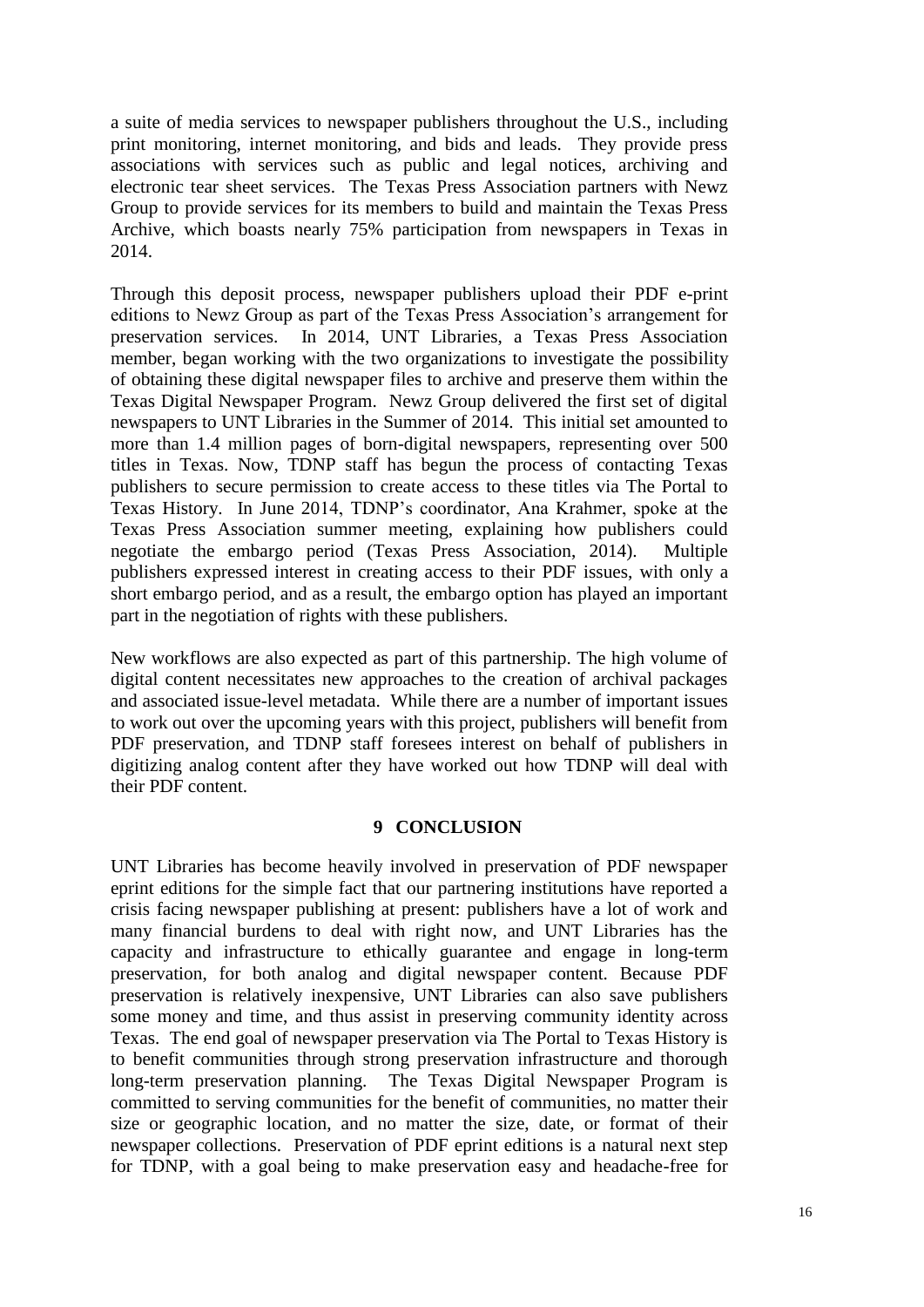Texas publishers thus ensuring access to this important newspaper content for generations to come.

#### **Acknowledgments**

We would like to thank the National Endowment for the Humanities for their generous support of the National Digital Newspaper Program. In addition, we would like to thank the Tocker Foundation and the Ladd & Katherine Hancher Foundation, the Abilene Library Consortium, as well as the Texas publishers and libraries, without whom the Texas Digital Newspaper Program would not be possible.

#### **10 REFERENCES**

- Abrams, S., Kunze, J., & Loy, D. (2010). An Emergent micro-services approach to digital curation. *International Journal of Digital Curation,* 5 (1). p. 172- 186. Retrieved from <http://ijdc.net/index.php/ijdc/article/view/154>
- Center for Research Libraries. (2011). Preserving news in the digital environment: Mapping the newspaper industry in transition. *A Report from the Center for Research Libraries.* Retrieved from [http://www.digitalpreservation.gov](http://www.digitalpreservation.gov/)
- Heritage Archives. (2010). A Brief history of microfilm. Retrieved June 30, 2014, from [http://www.heritagearchives.org/history.aspx.](http://www.heritagearchives.org/history.aspx)
- Krahmer, A. & Phillips, M.E. (2013.) Laying the groundwork for newspaper preservation through collaboration and communication: The Texas digital newspaper program. *WLIC 2013 Satellite meeting.* Retrieved June 20, 2014, from [http://digital.library.unt.edu/ark:/67531/metadc172339/m1/10/.](http://digital.library.unt.edu/ark:/67531/metadc172339/m1/10/)
- Krahmer, A. & Phillips, M.E. (2014). Research from many angles: Evaluating usage and impact of digital newspapers in the Texas Digital Newspaper Program. *IFLA International Newspapers Conference 2014.* Retrieved June 23, 2014, from [http://digital.library.unt.edu/ark%3A/67531/metadc303227/](http://digital.library.unt.edu/ark%3A/67531/metadc303227)
- Library of Congress. (2014).The National digital newspaper program. (2014). Retrieved June 23, 2014, from <http://www.loc.gov/ndnp>
- National Digital Stewardship Alliance. (2012.) Case Study: Newspaper e-prints. Retrieved June 21, 2014 from

[http://www.digitalpreservation.gov/ndsa/working\\_groups/documents/NDS](http://www.digitalpreservation.gov/ndsa/working_groups/documents/NDSA_CaseStu) [A\\_CaseStudy\\_NewspaperEPrints.pdf](http://www.digitalpreservation.gov/ndsa/working_groups/documents/NDSA_CaseStu) 

Open Archives Initiative. (2014). ResourceSync framework specification. Retrieved June 22, 2014, from [http://www.openarchives.org/rs/toc/](http://www.openarchives.org/rs/toc)